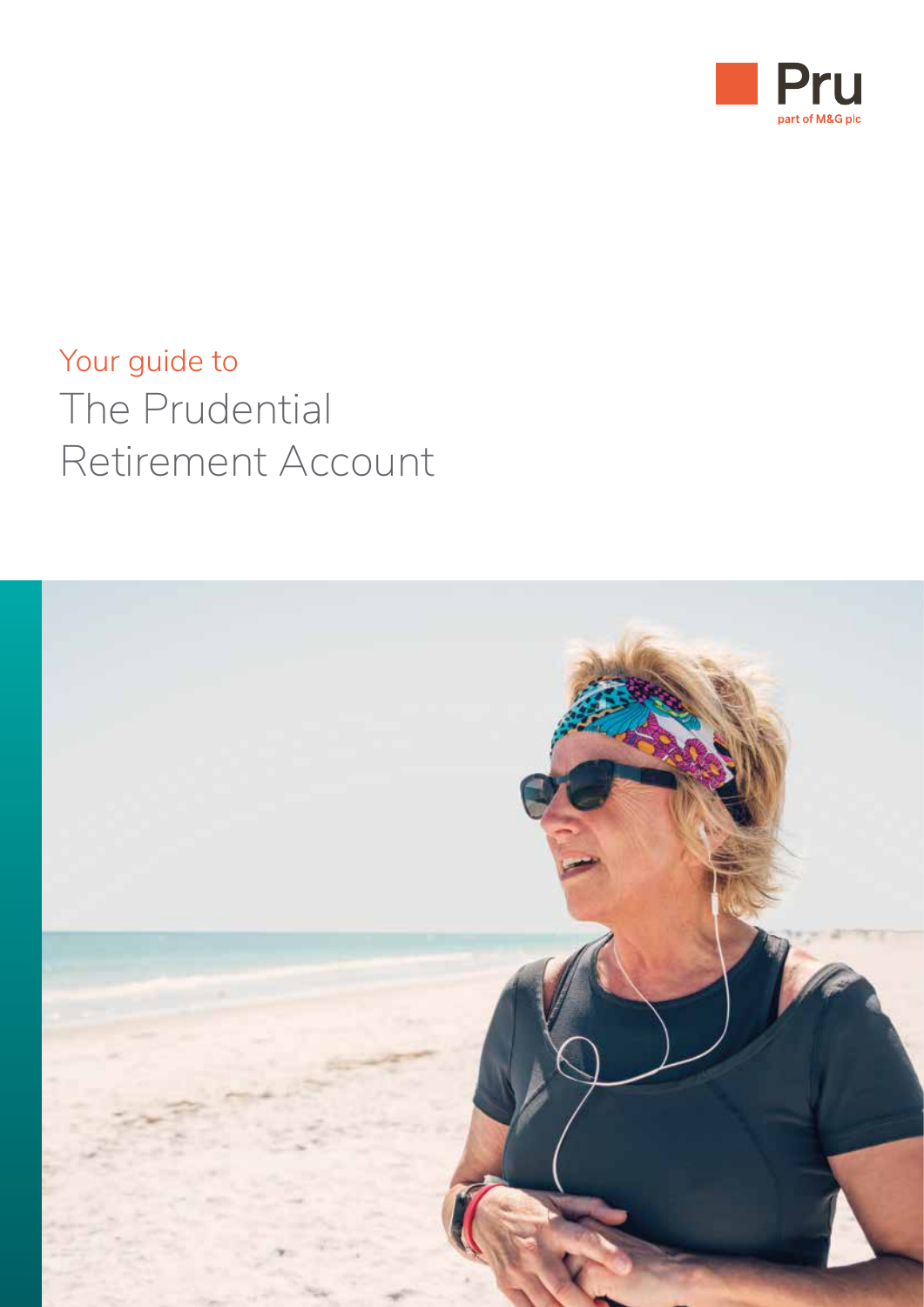# Choice and flexibility in one place

A flexible personal pension which allows you to save through single and/or regular payments, make transfers from other pensions, and access your benefits easily and in a way that suits you.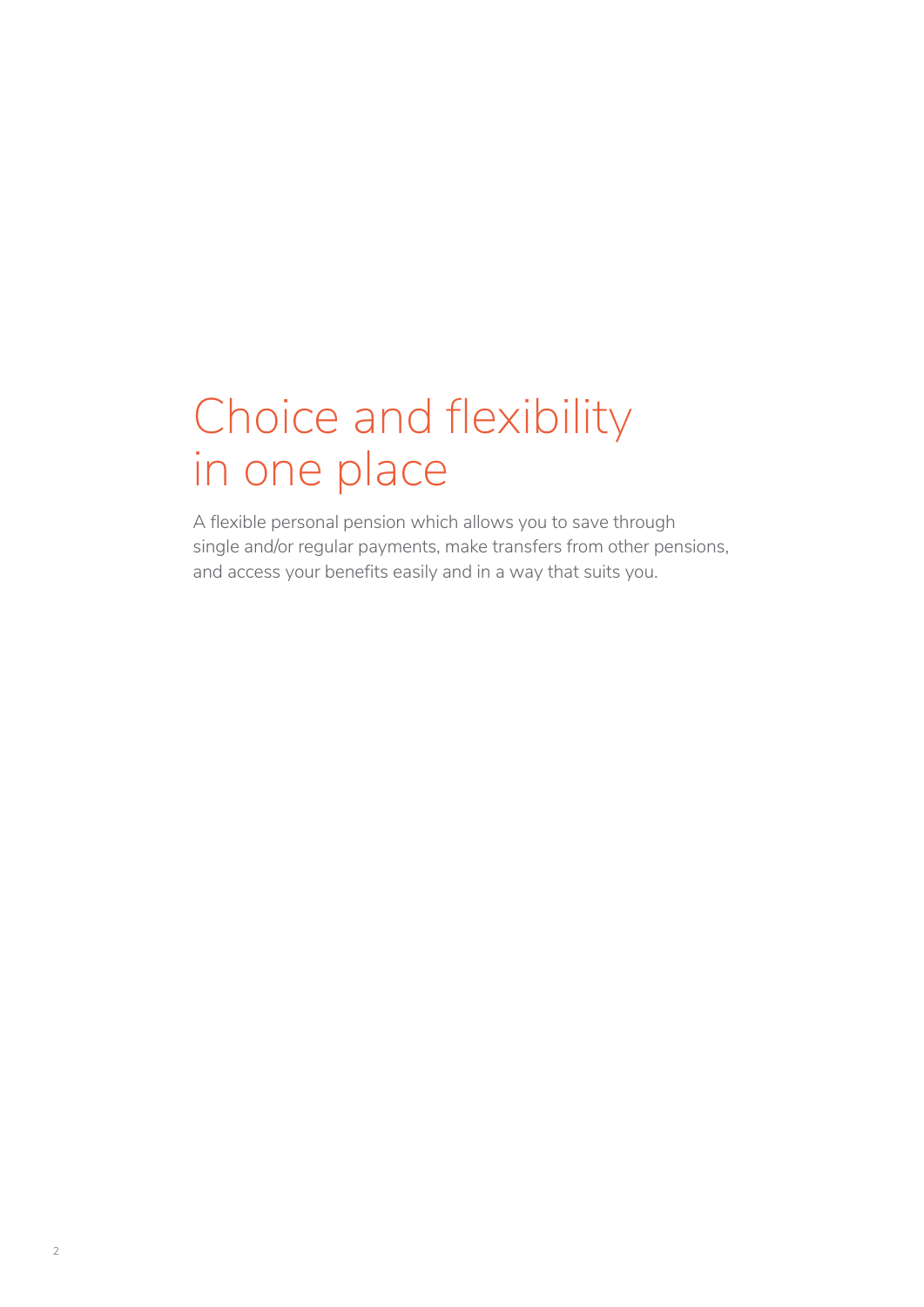| The Prudential Retirement Account                      |    |
|--------------------------------------------------------|----|
| Your fund options                                      |    |
| PruFund range of funds                                 | 10 |
| Environmental, Social and Governance (ESG) funds       | 11 |
| Why our Retirement Account?                            | 12 |
| Why Prudential?                                        | 13 |
| Taking your pension benefits – your questions answered | 14 |
| Some key considerations                                |    |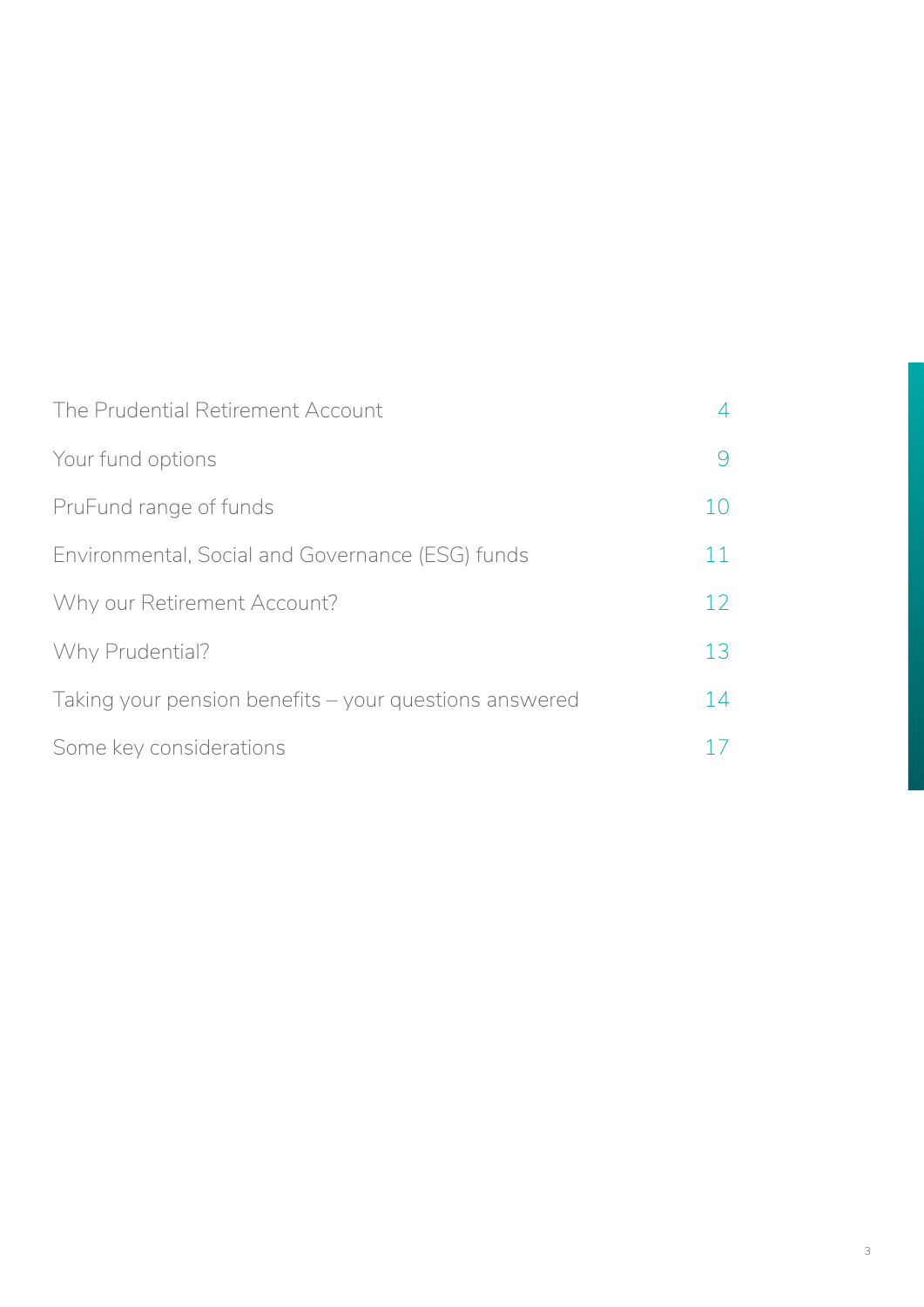# <span id="page-3-0"></span>The Prudential Retirement Account

How we approach retirement has changed. For many people it's no longer an event but a change in how we work and live. That change needs increased flexibility in how you save and how you access your money. The Prudential Retirement Account helps give you that. It is designed to meet your needs as you plan for later life.

A personal pension product that allows you to save for your retirement in a tax-efficient way, the Prudential Retirement Account gives you a range of investment options, and flexibility when you're ready to take money out.

#### Tax-efficient savings

The money you pay into your account usually benefits from tax relief. We will automatically add basic rate tax relief into your account each month for any contributions you make. If you pay tax above the basic rate, you may be able to claim further relief via your self assessment tax return.

#### Flexible access

Usually from age 55, you can start taking money from your account in a way which helps you manage the amount of tax you pay, or simply to spend as you wish – it's up to you.

#### A range of investment options

How your money is invested can have a big impact on the value of your pension fund. We have a range of funds to choose from including our PruFund range of funds, and hundreds of collective funds, with different levels of investment risk to suit your individual needs and risk appetite.

#### Online access

You can monitor your Retirement Account online, at any time, by registering for MyPru. MyPru allows you to manage your policies in one simple place. It gives you 24/7 access to check the value of your policy, view your important documents online, send us a secure message and change your personal information.

#### How it works

The Retirement Account has two parts, the Pension Savings Account and the Pension Income Account, and you can usually choose to invest in either, or both, of these parts.

#### Prudential Retirement Account

Pension Savings Account

Pension Income Account

We also offer the flexibility to phase money from the Pension Savings Account to the Pension Income Account when you decide you want to take an income.

### Paying money in

While saving for your retirement, your contributions will be held in the Pension Savings Account part of the Retirement Account.

You can make regular and/or one off payments into your pension savings account, and contributions from your employer and/or third parties can also be paid into the account.

You can transfer pensions from other providers – including funds already in drawdown – into your Retirement Account – allowing you to consolidate some, or all, of your pension savings. You'll find an explanation of drawdown on page 5.

You can stop, start, increase or decrease your contributions at any time and you can pay into a Retirement Account up to age 75 – although money from other pensions can still be transferred in after age 75. We also offer the flexibility to phase money from the Pension Savings Account to the Pension Income Account when you decide you want to take an income.

**Collective funds explained** – collective investment funds are a way of pooling investment with others within a single investment fund. You can have access to a wider range of investments than if you were investing individually. You'll also share the costs and benefits. Collective investments usually either target investment in geographic regions (like emerging markets) or specific themes (like technology or property).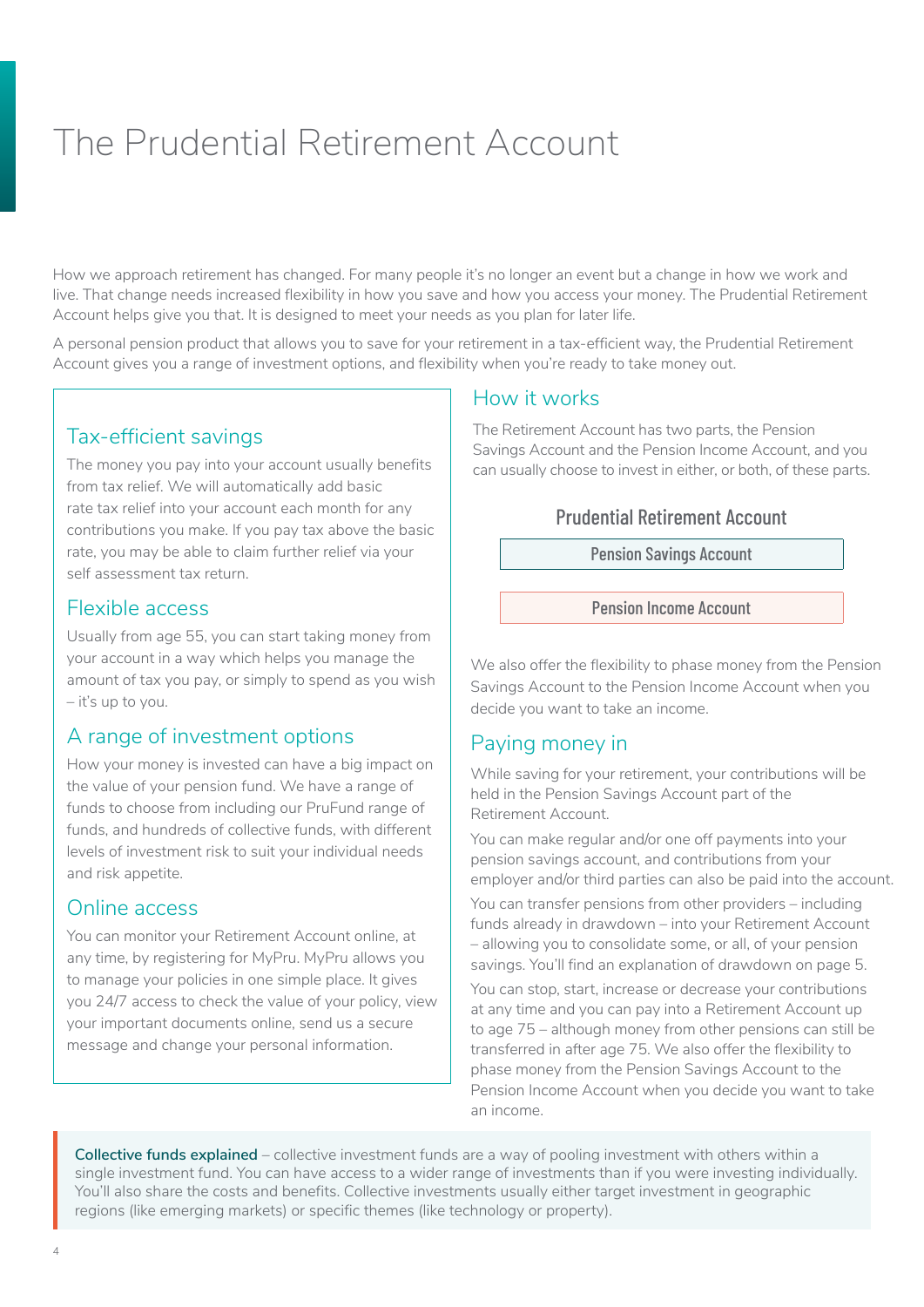#### How the Retirement Account works

The Prudential Retirement Account is made up of the Pension Savings Account and the Pension Income Account. Each of these accounts allow you to do different things, depending on how you want to save, and/or take an income.



*\* Payments can also be made into your pensions savings account, by other parties, on your behalf.* 

You should, however, consider the risk associated with this product. There may be penalties to move from your existing pension scheme, it may have guarantees that might be lost if you transfer, and the value of your investment can go down as well as up, so you might get back less than you put in.

Your financial adviser will be able to help you consider what is the right decision for you.

#### Benefit from tax relief on your contributions



For more information about government tax relief, speak to your financial adviser.

The information in this brochure is based on our understanding of taxation, legislation and HM Revenue & Customs (HMRC) practice, all of which are liable to change without notice. The impact of taxation and any tax reliefs depends on individual circumstances. Any tax reliefs referred to are those currently available and may be subject to change.

**Drawdown explained** – pension drawdown is an option allowing most pension holders to take a tax-free lump sum **Drawdown explained** – pension drawdown is and reinvest the remainder to provide an income.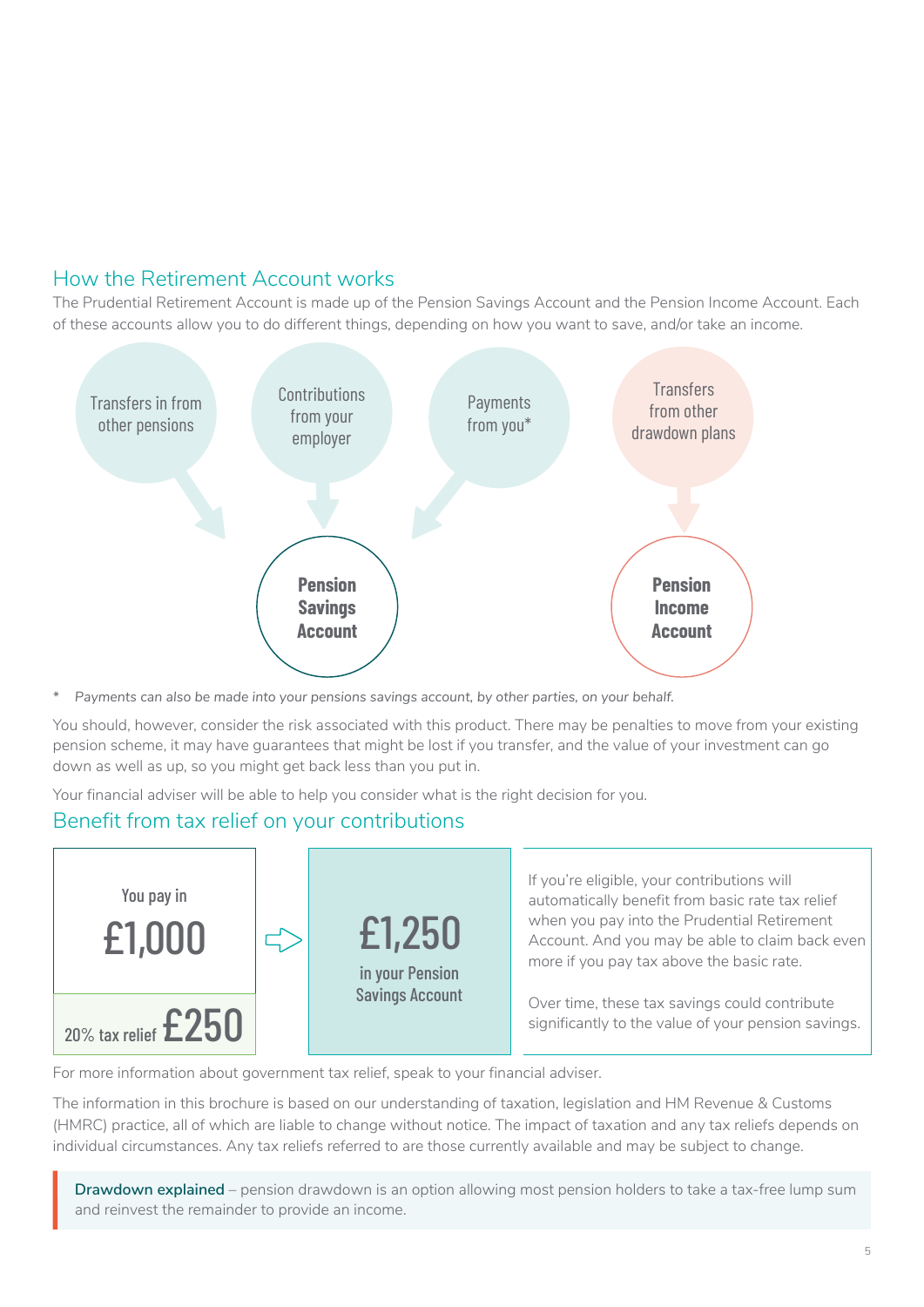### Taking money out

Usually from age 55, you can start to take benefits from your pension pot.

With the Prudential Retirement Account you can choose how you want to take your money.

You can take as much, or as little, as you choose, which can help you manage the tax you pay and the tax band you fall into.

**For a flexible income**, sometimes referred to as drawdown, you can move your pension pot to the Pension Income Account, where you can usually take 25% of your pension pot as a tax-free lump sum and set up a regular income.

| To take it as cash $-$ you can take a single lump sum or a   |
|--------------------------------------------------------------|
| series of lump sums from your Pension Savings Account.       |
| You can usually take up to 25% as a tax-free lump sum,       |
| or if taking a series of smaller lump sums, the first 25% is |
| usually tax-free and the remainder is taxed along with any   |
| other income you might have.                                 |

Any money you take above the tax-free amount will be added to your income for the year and taxed at the appropriate rate. If you decide to stop taking an income, you can re-start it again in the future, if your needs change.

| Example: Taking tax-free cash                                              |          | Example: Tax-free cash                                                        |
|----------------------------------------------------------------------------|----------|-------------------------------------------------------------------------------|
| Pension pot at 60                                                          | £150,000 | Pension pot at 60                                                             |
| Take 25% tax-free cash as a lump sum                                       | £37,500  | Take 25% tax-free cash as a                                                   |
| Leave the rest invested in drawdown                                        | £112,500 | Leaving the rest invested                                                     |
| If left untouched until age 65, your                                       |          | To provide an annual income                                                   |
| drawdown pot could be worth around                                         | £130,400 | So your pension pot could las                                                 |
| If left untouched until age 70, your<br>drawdown pot could be worth around | £151,190 | * (assuming annual cash lump sur<br>$\sim$ $\sim$ $\sim$ $\sim$ $\sim$ $\sim$ |

Leaving your money invested means there's an opportunity for growth, but like all investments, you could end up with less than you started with.

### Example: Tax-free cash and a regular income

| Pension pot at 60                                      | £50,000 |  |
|--------------------------------------------------------|---------|--|
| Take 25% tax-free cash as a lump sum                   | £12,500 |  |
| Leaving the rest invested                              | £37,500 |  |
| To provide an annual income of                         | £2,400  |  |
| So your pension pot could last for 21 years & 1 month* |         |  |

*\* (assuming annual cash lump sum stays the same)*

You can receive the full tax-free cash amount of £12,500 and leave the remaining £37,500 invested. You can then set-up an annual withdrawal amount of £2,400 which is taxable. You can also decide to change the amount of money or stop receiving income at any time if your circumstances change in the future.

#### **Working assumptions:**

The investment growth on the amount left invested is calculated at 3% per year. It doesn't include charges which may apply. This is not an indication of what you may get in the future and is not guaranteed.

The growth rates applied in these examples do not include inflation. The actual amount you receive and the amount of tax you pay will depend on the option you choose and your individual circumstances. These above illustrations are not real life examples or recommendations.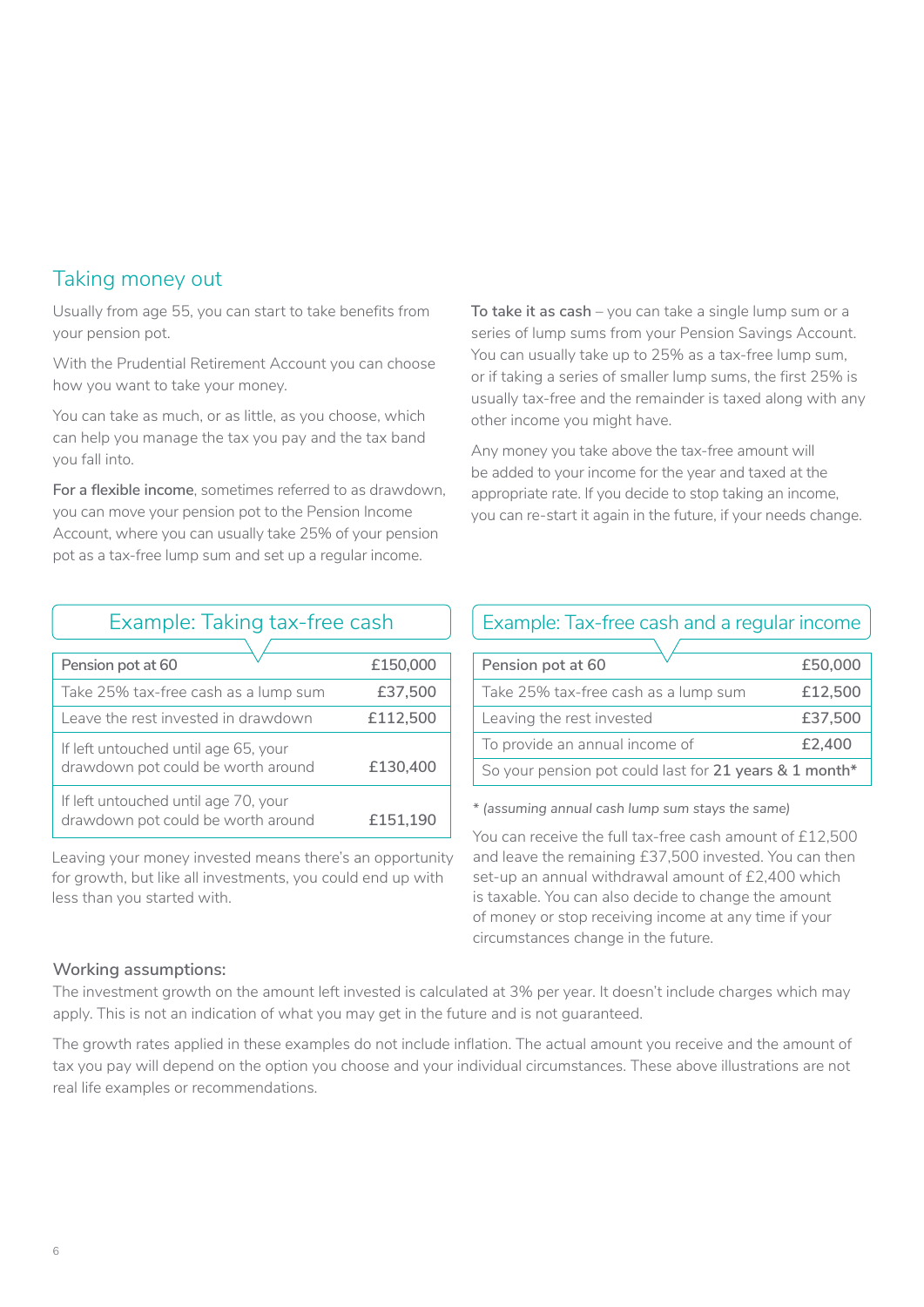#### Benefits of drawdown

- Usually, you can take up to 25% of your pension pot as a tax-free lump sum, without starting to take a regular income
- You've control over your investment you could increase your income if your investment grows, but equally, reduce your income if the value falls
- Investment continuity when moving from the Pension Savings Account into the Pension Income Account

It's important to remember however, that withdrawals can be a key factor in depleting your retirement savings, and you may not have enough remaining to fund the rest of your retirement.

### Balancing risk and reward

Choosing where to invest your money is an important decision.

The Prudential Retirement Account gives you the freedom and choice to select an investment fund, or funds, that match your needs.

Investing is about balancing the risk you're comfortable with, against the potential rewards you want to achieve. Your attitude to investment risk is personal to you and may change in the future.

# Our risk ratings

Prudential gives each fund a risk rating, known as a Risk Indicator – of between 1 and 6 (1 is lower-risk and 6 is higher-risk). Money may be more secure in a lower-risk investment, but it's also unlikely to grow significantly. Investing in a higher-risk investment means the potential rewards may be greater, but so is the potential for loss.



The table on the next page helps illustrate this concept. It's not exhaustive but covers a wide range of funds and investments and shows the general principle that, as the level for potential higher rewards increases, so does the level of risk. Page 8 shows how these potential reward and risk indicator numbers relate to our PruFund funds.

#### **Active and passive funds explained**

Investment funds come in different shapes and sizes, to meet the needs of investors, with different objectives, interests and attitudes to risk. At one end of the scale you've **passive or index funds** – which largely track the performance of a specific market, e.g. the FTSE 100 Index, and at the other end are **active funds** – which have different investment objectives, are specific to certain sectors or geographies, and aim to outperform certain markets.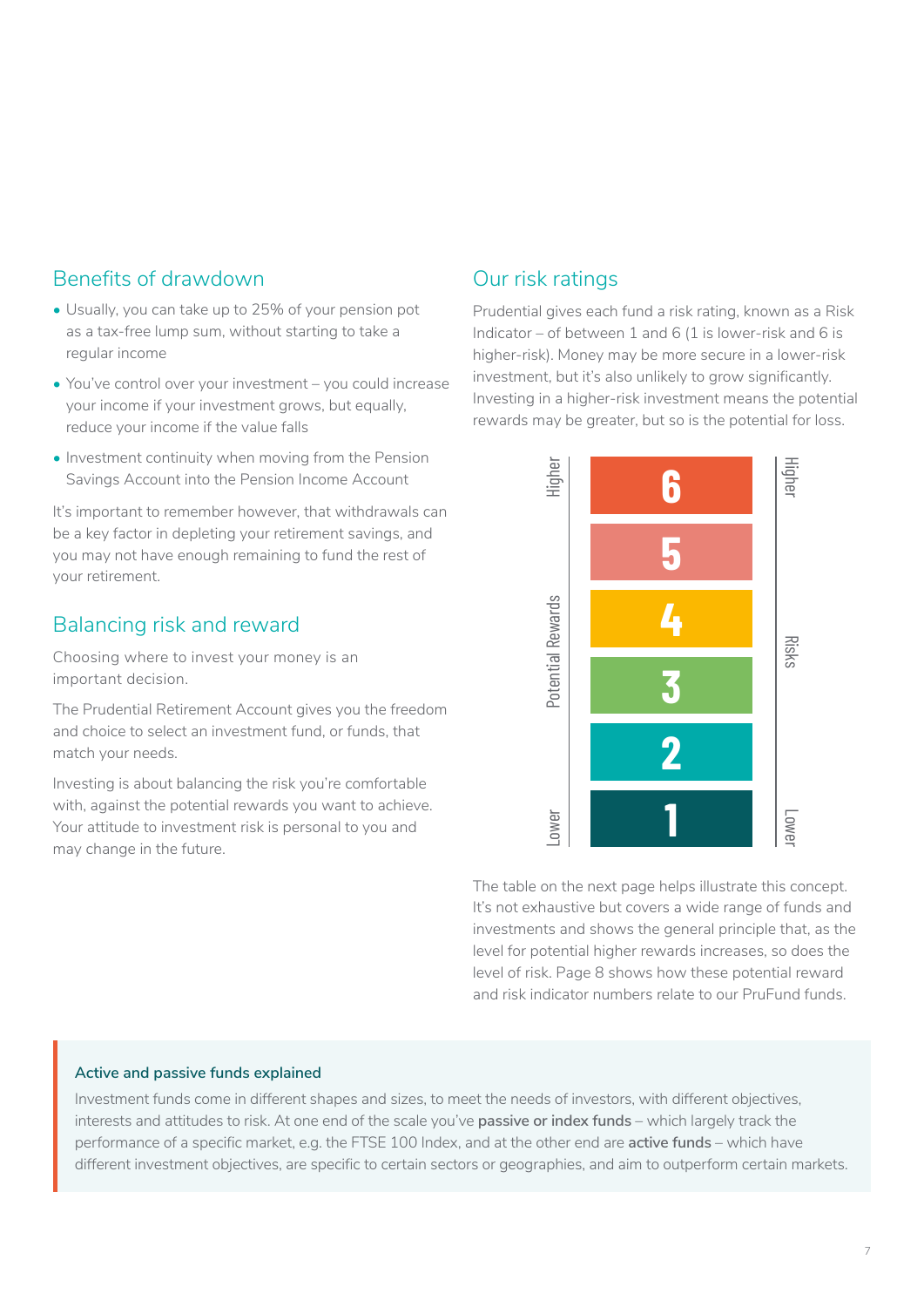

#### Potential reward and risk indicator

#### **Types of Fund\***

#### **\* Types of Fund**

These are mostly based on sector classifications by the Association of British Insurers (ABI). The description used may match an individual ABI sector name or be a Prudential suggested description for a grouping of similar sectors. The only exception to this is "With-Profits" which isn't classified by the ABI. Where a fund is classified by the ABI then we'll use the sector it's in as a starting point to think about it's appropriate position in the scale above. But please note that each fund is considered individually and membership of an ABI sector doesn't automatically imply a particular potential reward and risk indicator number.

#### **\*\* With-Profits Funds**

PruFund Funds invest in our With-Profits Fund and some appear in a lower or higher potential reward and risk indicator category. This is because of the different asset mix that applies to each PruFund Fund**.**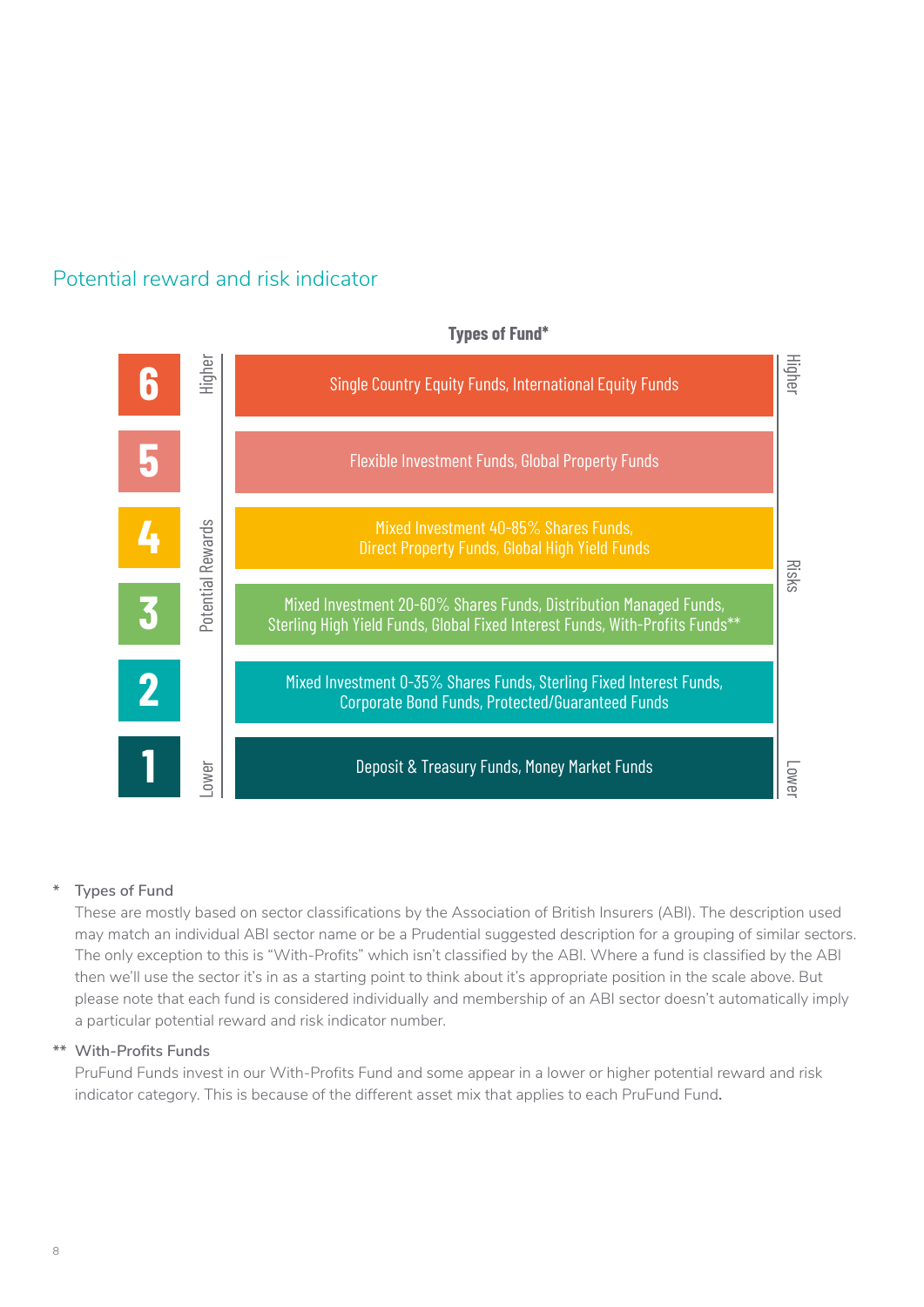# <span id="page-8-0"></span>Your fund options

The Prudential Retirement Account gives you access to a wide range of investment funds – funds which vary in terms of the stocks and shares they hold, the different geographies and sectors they invest in, with different fund management styles and risk ratings.

You can hold any combination of investment options, including our established PruFund range of funds, our Risk Managed Active, Risk Managed Passive and Environmental, Social & Governance (ESG) fund ranges, as well as hundreds of collective funds, within one pension.

This gives you the opportunity to choose the type of fund that best suits your investment style and appetite for risk.

#### Choosing your investment funds

Choosing where to invest your money is an important decision. The Prudential Retirement Account gives you the freedom and choice to select the investment fund that matches your needs.

There is a link between the amount of risk an investor is prepared to take, and the potential rewards they seek to gain.

The key to successful investing is to find the correct balance between potential reward and the level of investment risk you're comfortable with, as explained on page 7.

Although money may be more secure in a lower-risk investment, it is also unlikely to grow significantly. Investing in a higher-risk investment, means the potential rewards may be greater but so is the potential for loss.

#### What funds can Linvest in?

We offer a wide range of investment funds to suit your investment style and appetite for risk.

Your financial adviser can explain the fund options to you and what to consider.

| <b>PruFund Fund range</b>    | <b>OEIC fund range</b>                    |
|------------------------------|-------------------------------------------|
| <b>PruFund Cautious Fund</b> | LF Prudential Risk Managed Active 1 Fund  |
| PruFund Growth Fund          | LF Prudential Risk Managed Active 2 Fund  |
| PruFund Risk Managed 1 Fund  | LF Prudential Risk Managed Active 3 Fund  |
| PruFund Risk Managed 2 Fund  | LF Prudential Risk Managed Active 4 Fund  |
| PruFund Risk Managed 3 Fund  | LF Prudential Risk Managed Active 5 Fund  |
| Prufund Risk Managed 4 Fund  | LF Prudential Risk Managed Passive 1 Fund |
| Prufund Risk Managed 5 Fund  | LF Prudential Risk Managed Passive 2 Fund |
| PruFund Planet 1 Fund        | LF Prudential Risk Managed Passive 3 Fund |
| PruFund Planet 2 Fund        | LF Prudential Risk Managed Passive 4 Fund |
| PruFund Planet 3 Fund        | LF Prudential Risk Managed Passive 5 Fund |
| PruFund Planet 4 Fund        |                                           |
| PruFund Planet 5 Fund        |                                           |

Please note: For an even wider investment choice you've access to hundreds of collective funds from a wide variety of fund management groups. Please speak to your financial adviser for more information.

Investing in a wider range of investments, or 'blending', helps to spread the risk as you're investing in several different companies, which offers less risk than if you were to invest in a single stock.

**Open Ended Investment Companies (OEICs) explained** – OEIC funds pool investments with that of other investors and may allow you to access asset types which may otherwise be difficult to access. Ope and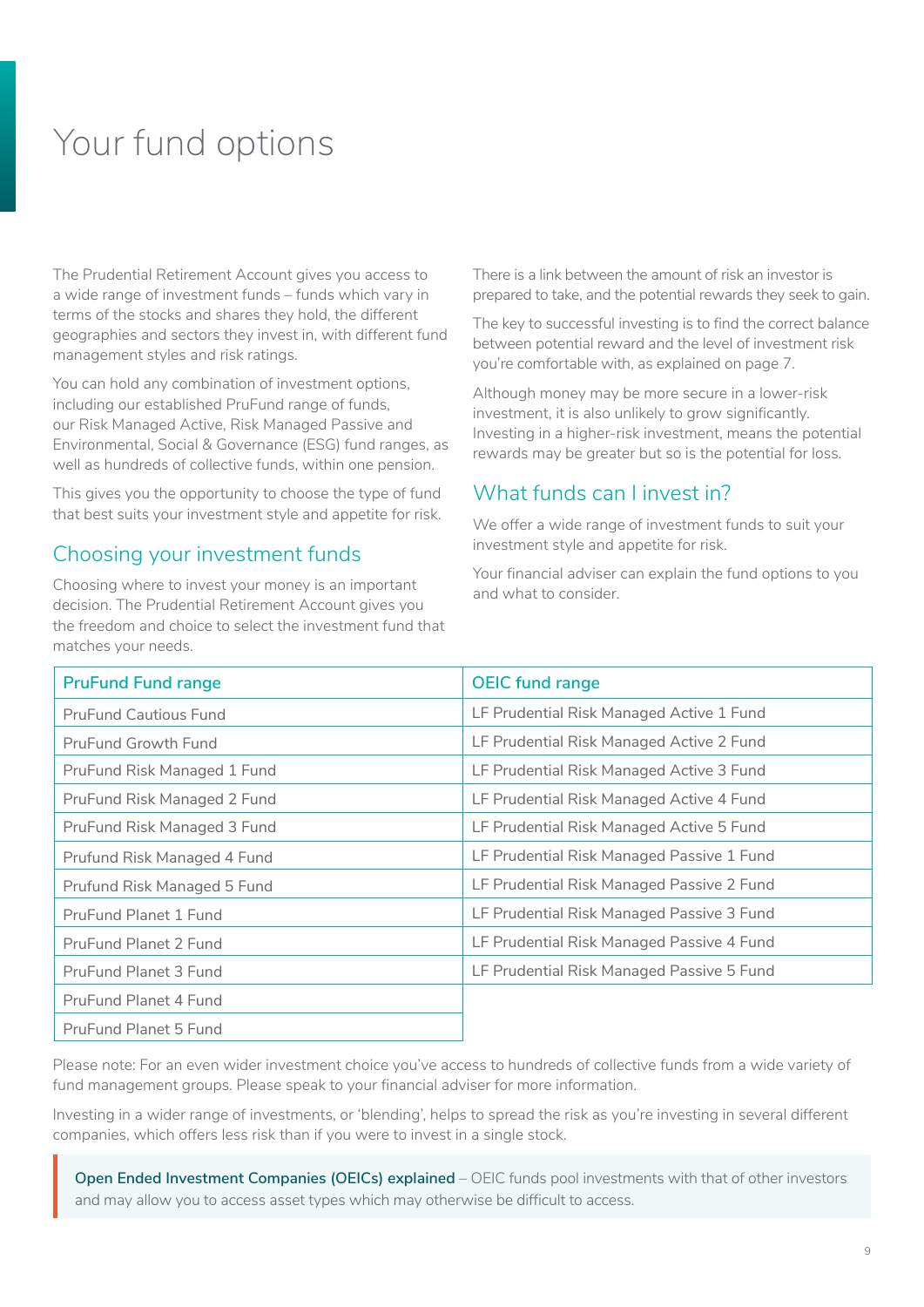# <span id="page-9-0"></span>PruFund range of funds

PruFunds invest in a variety of different asset types to try to reduce the impact on the performance of one kind of asset. This is known as diversification.

The PruFund range of funds aim to grow your money over the medium to long term (5 to 10 years or more), while protecting you from some of the extreme short-term highs and lows of direct stock market investments by using an established smoothing process.

This process aims to give you a more stable rate of growth than you would get if you were directly exposed to the daily changes in the fund's underlying investment performance.

So while you won't benefit from the full upside of any potential stock market rises, you won't suffer from the full effects of any downsides either.

#### Our smoothing process

The PruFund range of funds has an established smoothing process which uses Expected Growth Rates, and where required, Unit Price Adjustments, to deliver a smoothed investment journey. It aims to provide you with some protection from the extreme short-term ups and downs of direct investment.



# Expected Growth Rates (EGRs) Unit Price Adjustments (UPAs)

Prudential set Expected Growth Rates (EGRs) – annualised rates your investment would normally grow at – which reflect our view of how we think each PruFund fund will perform over the long-term (up to 15 years).

Each PruFund fund has its own EGR and investments into a PruFund will normally grow daily by the relevant EGR. EGRs are reviewed every 3 months, and may be higher, the same, or lower than they were at the start of your investment.

Although we use a long term view of performance to set EGRs, we also have to take into account shorterterm performance. On a daily basis, if the shorterterm performance differs too much from our current Expected Growth Rate, we'd have to amend the value of your fund up or down to ensure we are not returning too much or too little. We call these Unit Price Adjustments.

A 'fund' is another way to buy shares – but instead of you buying a slice of a company directly, you give your cash to a specialist manager who 'pools' it with money from other investors, like you, to go and buy a job lot of shares in the stock market (effectively investing in assets like stocks and shares, bonds and property) with the ultimate aim of delivering strong returns for its investors.

For more information on investing in the PruFund range of funds, and smoothing, speak to your financial adviser.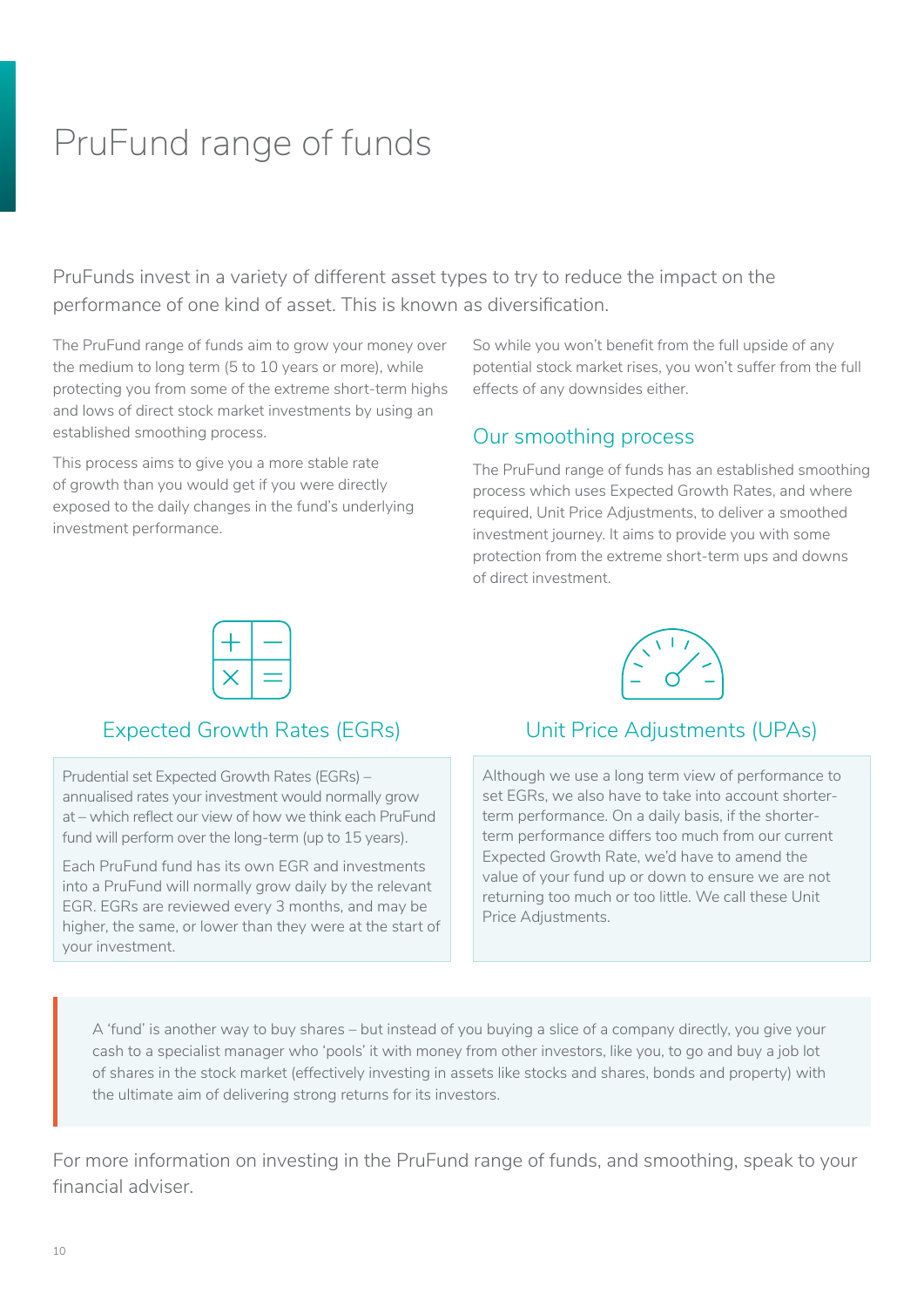# <span id="page-10-0"></span>Environmental, Social and Governance (ESG) funds

We've added a range of ESG funds to the choice of funds available on the Prudential Retirement Account.

ESG stands for Environmental, Social and Governance and can mean different things to different people. For example, this investing approach may be suitable for you, if you're concerned about where and how your money is invested and if you:

- want to invest based on your values or moral concerns.
- believe both financial and non-financial factors can impact on investment performance.
- want your investments to generate a positive social or environmental impact, as well as a financial return.

Our ESG funds invest in asset classes such as equities, fixed income, property and alternatives, and offer a choice of M&G and external fund managers.

We also provide access to hundreds of collective funds from a wide variety of fund management groups, for an even wider investment choice.

Your financial adviser can explain the fund options to you and what to consider, when deciding on the right investment fund, or funds, for you. It's also important that you regularly review your investments so that you get the best out of your plan.



**Diversification explained** – many investors choose to spread their money over a variety of asset classes. By doing so, you're able to potentially gain some exposure to the higher performing assets without the risks from 'putting all your eggs in one basket', or in one asset class.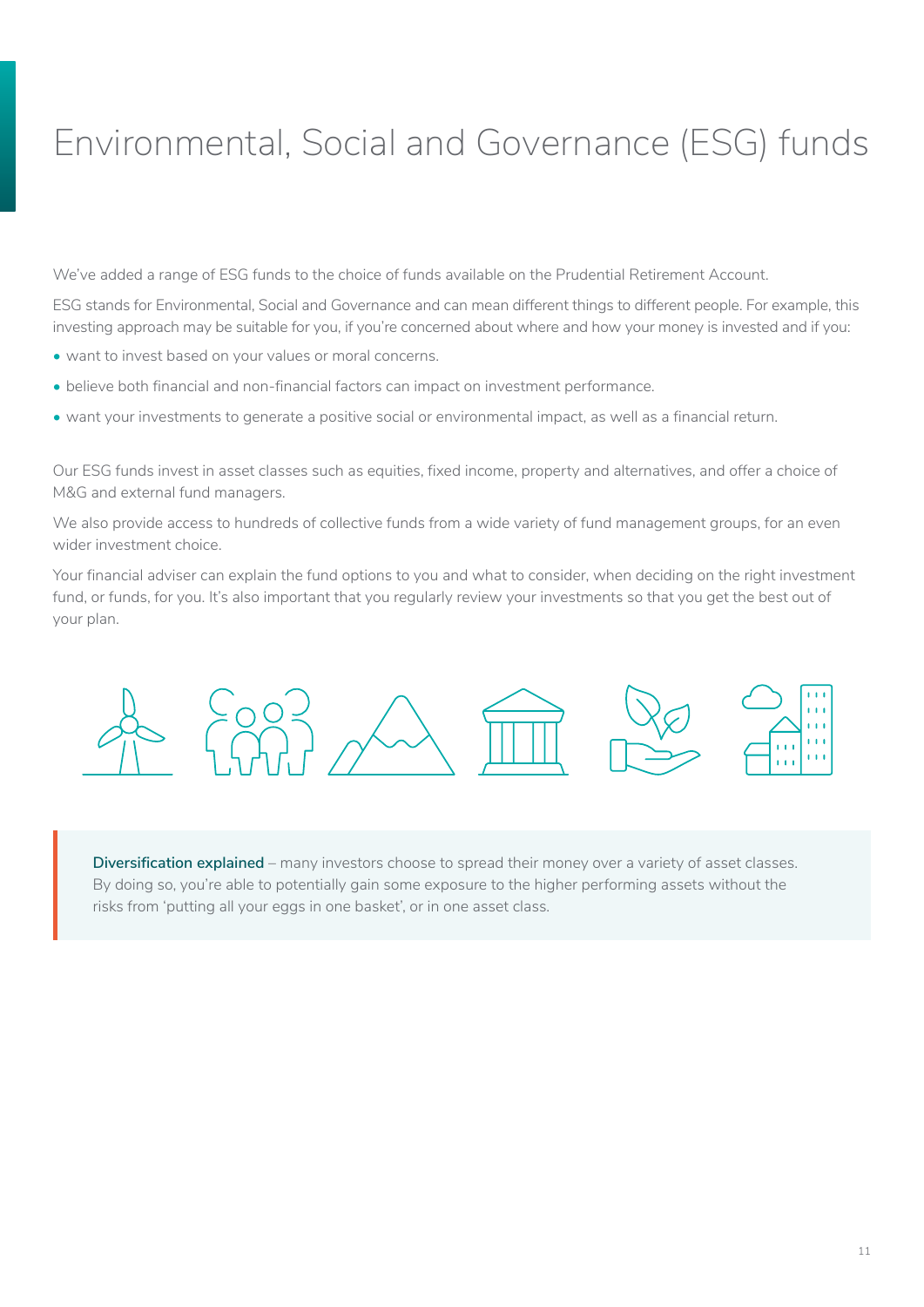# <span id="page-11-0"></span>Why our Retirement Account?

Our Retirement Account is a flexible, personal pension plan that:

- allows for single and/or regular contributions, transfers, lump sums and regular income withdrawals – all in one tax-efficient product;
- offers a wide range of investment options, including our PruFund range of funds and hundreds of collective funds within one pension;
- provides growth potential;
- allows for contributions to be made by you, your employer, a third party or by transferring money from an existing pension scheme;
- offers you flexibility to change your retirement income in the future if your circumstances change;
- allows you to monitor your Retirement Account online at any time, by registering for MyPru.

#### **Switching**

You can have as many investments as you want and move money between them.

With the PruFund funds, you can only make one switch in or out, every three months and once you've requested this switch you can't cancel it.

There's a 28-day waiting period for switches out of these funds and the price used to buy or sell units in the fund will be based on the price at the end of the waiting period.

### Consolidation

You can transfer other pensions into your Retirement Account but you should know that you'll not get any tax relief on transfers. And remember, there may be penalties to move from your existing scheme, it may have guarantees that might be lost if you transfer. This is an important decision so you should speak to your adviser.

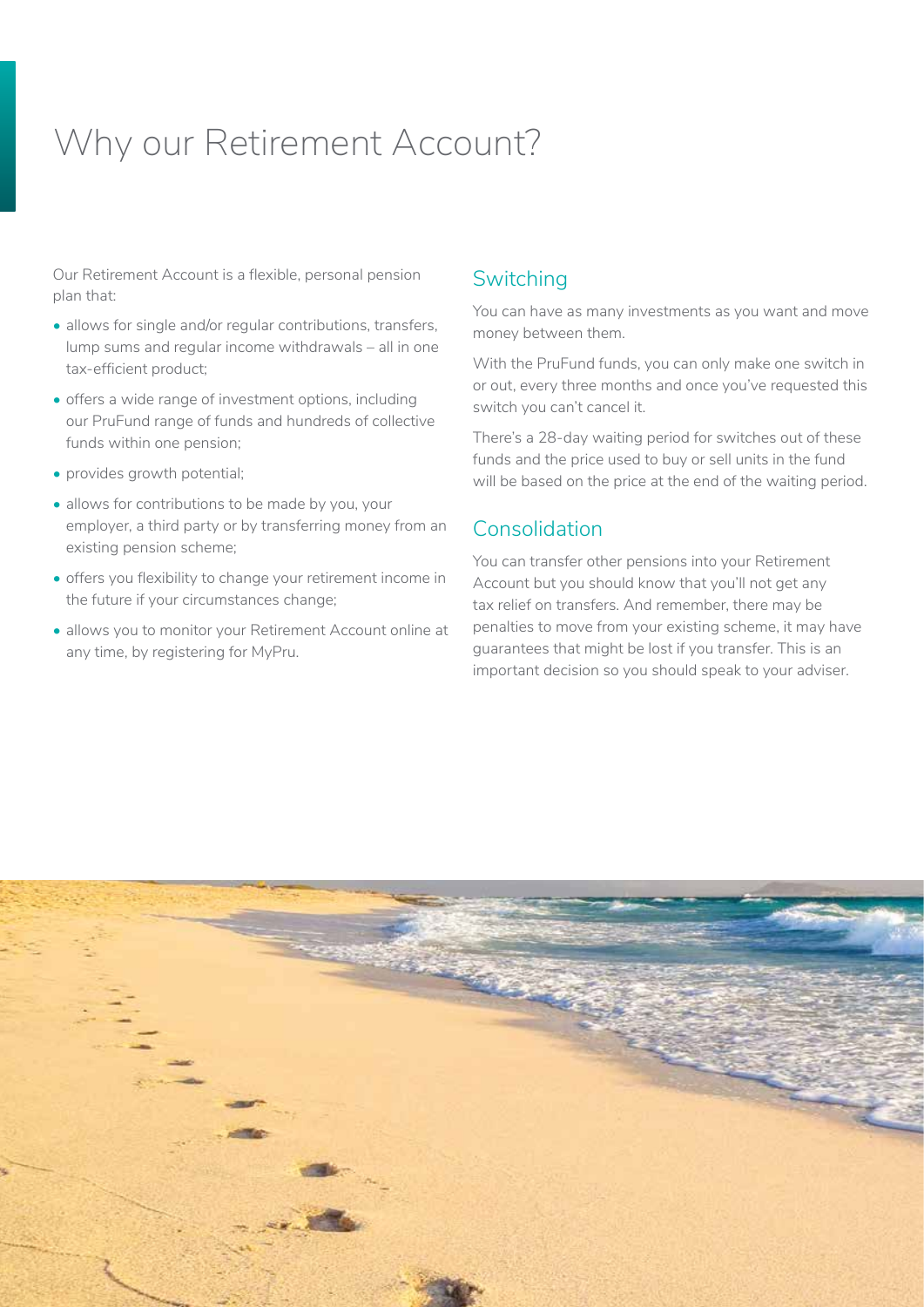# <span id="page-12-0"></span>Why Prudential?

We offer a position of strength and resilience to help safeguard the financial wellbeing of our customers, with a focus on saving for, and providing security in, retirement.

In today's challenging economic climate, it's even more important for you to consider the financial strength and stability of a company you're considering, to look after your finances.

### **Financial strength**

Prudential Assurance Company Limited (PAC) is **rated A+** (Stable) for financial strength by Standard & Poors, as at April 2021. This is **one of the highest ratings currently given to any UK life assurance company.**

# **With-Profits Fund**

Prudential's With-Profits Fund, in which our PruFund funds invest, is **one of the financially strongest withprofits funds in the UK** with funds under management of £143.2 billion (31 December 2020). Our fund size and strength allows us to invest in a very wide range of asset types and individual companies.

### **Smoothing process**

Our established smoothing mechanism – on our PruFund range of funds – aims to smooth some of the short-term extremes of market volatility.

### **Expert fund management**

Prudential's Treasury & Investment Office (T&IO) – who manage the PruFund range of funds and OEIC funds in which the Prudential Retirement Account can invest – has great strength in depth with a team that includes investment professionals with expertise in capital market research, investment strategy design, liability management, derivatives and portfolio management.

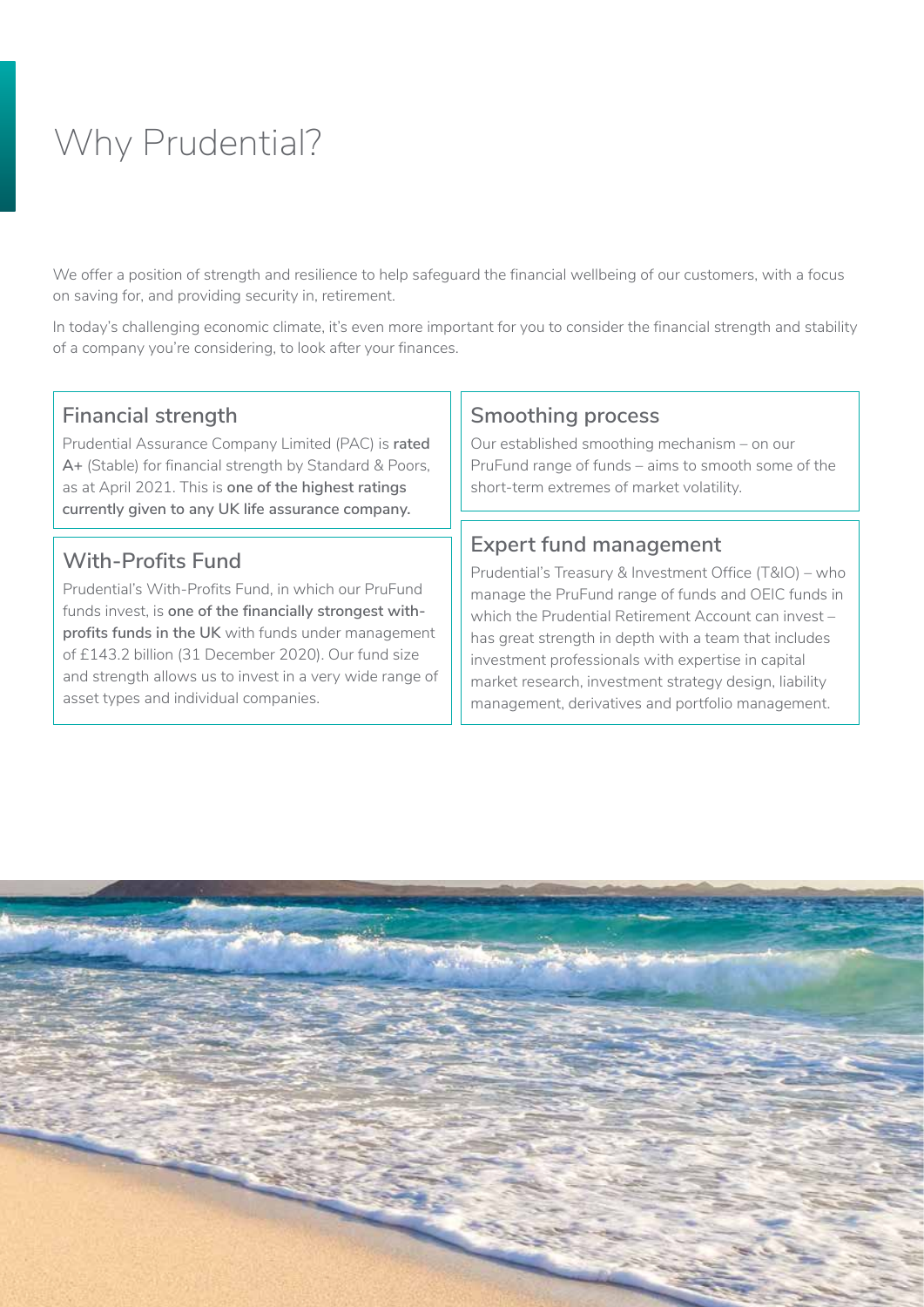# <span id="page-13-0"></span>Taking your pension benefits – your questions answered

# At what age can I usually start to take my pension benefits?

Usually, you can start taking benefits when you reach the age of 55.

### Can I take my pension before the age of 55?

#### **Protected Pension Age**

If you've a protected early pension age, you should be able to take your pension before 55. This applies if you were in a special occupation, or your scheme allowed you to retire early and you were allowed to keep this retirement age when you moved to the Prudential Retirement Account.

#### **Serious ill-health**

If you're in ill health and can no longer carry out your occupation, you may be entitled to take your pension benefits at an earlier age.

Your financial adviser can give you advice about taking pension benefits early.

#### **Serious ill-health**

If you're expected to live for less than 12 months, you can take your pension savings as a serious ill-health lump sum.

Please note: if you've begun to take your pension benefits, money that has been moved into drawdown or used to buy an annuity can't be taken as a serious ill-health lump sum.

# How do I take money from my Retirement Account?

Here are some examples of how to take money from your Savings or your Income accounts. These examples do not include any investment returns, charges and costs or take any individual tax situation into account.

Income amounts are for illustration only and investment returns, charges and costs and the amount of tax you pay will affect the amount you receive when taking income.

There is a cash account where any money not invested elsewhere in your Retirement Account is held. The cash account is also used to receive contributions, make withdrawals and pay non-PruFund product charges.

### Taking money from the Pension Savings Account

#### **Cash lump sums**

One way to take money out of your pension is to take cash lump sums directly from your pension savings account, as and when you need them. You can also set up regular cash lump sums.



#### **Example 2:**

You can take out all of your pension savings at once if you choose



You may see the term UFPLS mentioned in documents. This is a short version of Uncrystallised Funds Pension Lump Sums and is the term used in legislation for cash lump sums. Every time you take a sum, 25% will usually be tax-free and the rest of the money will be added to any other income you have and taxed accordingly.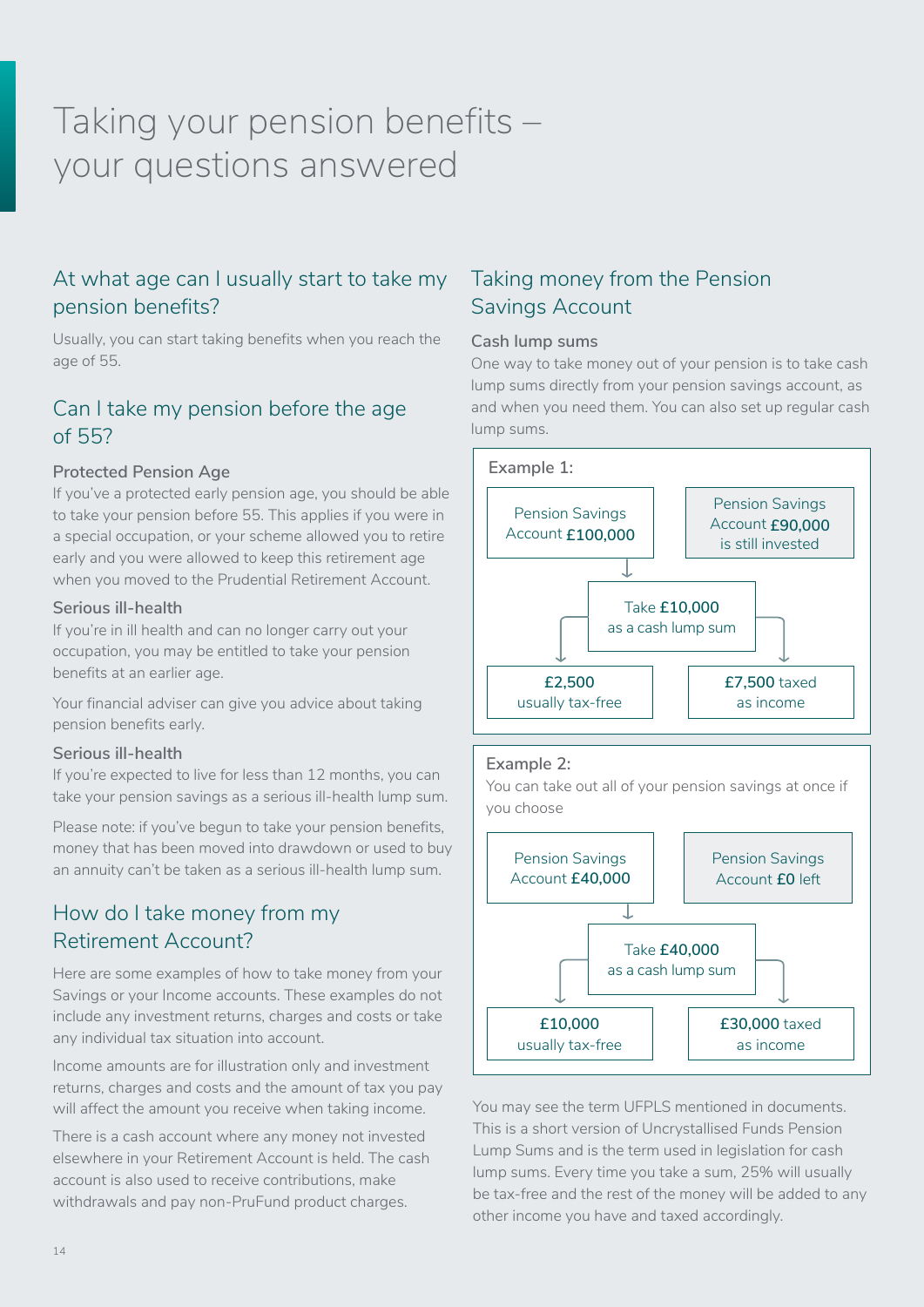# Taking money from the Pension Income Account

#### **Flexi-access drawdown**

You can move money from your Pension Savings Account into your Pension Income Account all at once or in smaller sums. Each time you move money into drawdown (your Pension Income Account) you're usually allowed to take tax-free cash. We will only pay you any tax-free cash at the time you move your money into drawdown.

You can:

- Take your tax-free cash and use the remaining money to provide you with an income
- Or only take the tax-free cash and leave the other 75% invested in your Pension Income Account to potentially grow:
- or mix both options

Capped drawdown works in broadly the same way as flexi-access drawdown with one key difference, the government sets a maximum amount of income you're allowed to take out each year. Please speak to your adviser for more information.

Please remember the value of your investment can go down as well as up and you might get back less than you put in.

### Automated Phased Drawdown

You can set up an automated drawdown from your pension savings, to give you the mix of tax-free cash and income payments that you need.



\* if tax is payable, we pay the net income and not the gross.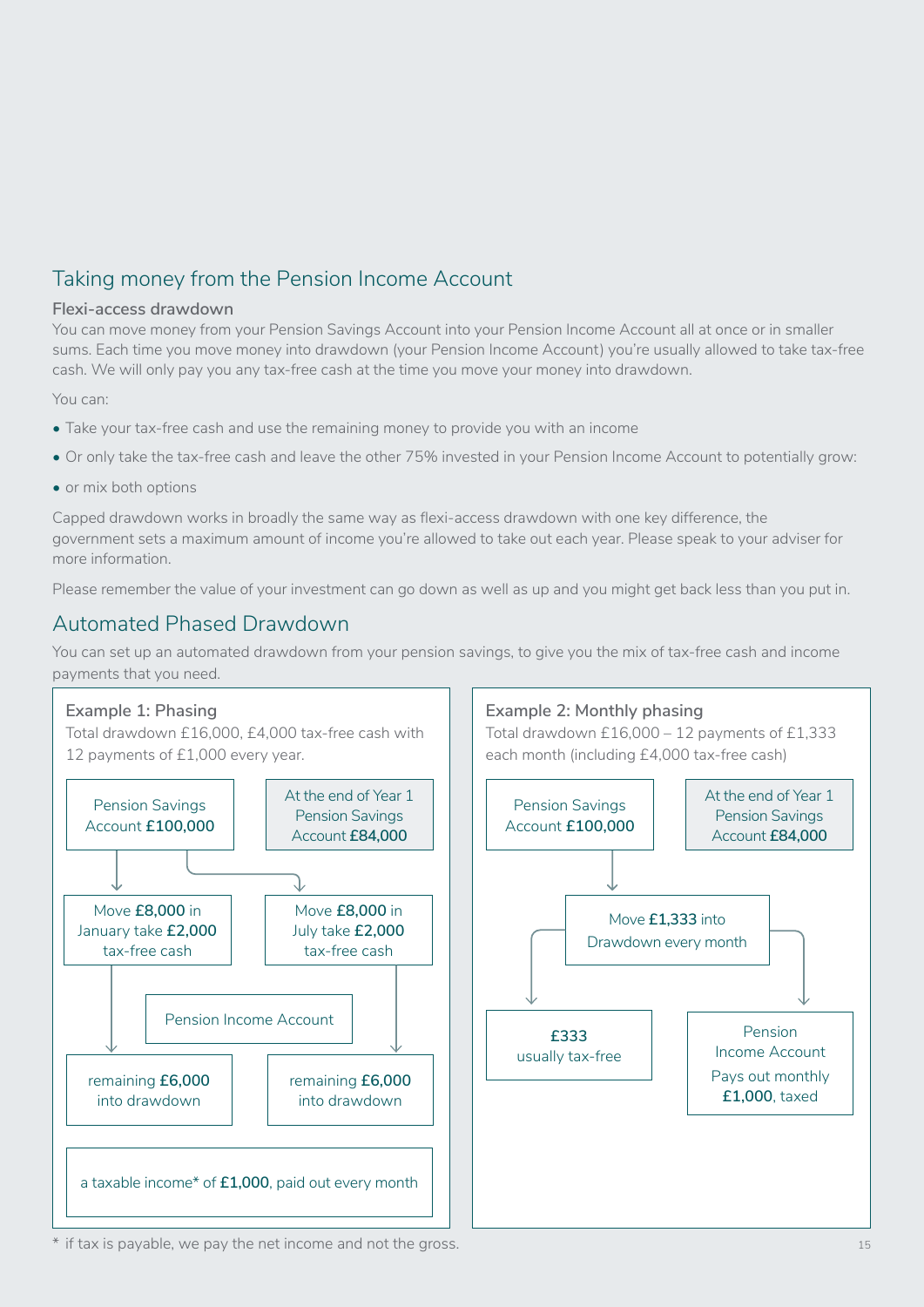# Taking money from an annuity

At any stage after you reach the minimum pension age or earlier (as per conditions on page 14), you can use some or all of your Pension Savings Account or your Pension Income Account to buy an annuity – a secure income for life – from any insurance company offering these products.

Whilst you can annuitise from your Pension Income Account, there would be no tax-free cash payable.

You should shop around and find the best deal for you and your circumstances.



For some products, like annuities, shopping around will help you get the highest possible income, Your health and lifestyle can increase the amount of income you can get. Different providers may use different criteria to assess your health and lifestyle conditions. This is known as an enhanced annuity. Prudential does not offer annuities. You may qualify for an enhanced annuity with another provider and get a higher income. That's why it's very important that you should shop around.

### What happens when I die?

Your 'beneficiaries' are those who will benefit from your pension after your death and it doesn't matter if your funds are invested in your Pension Savings Account or Pension Income Account.

It's important to know:

- We decide which beneficiaries to pay out to, but we ask you to help us make the decision by completing an 'expression of wish' form and keeping it up to date.
- Our decision is based on your circumstances when you die, but it helps us decide if we know what you would have liked to happen. Your expression of wish is important and you should keep it up to date. Although we always have to investigate who we should pay to, a recent expression of wish gives a clear indication of your wishes.
- This is a common way of selecting beneficiaries in personal pension schemes. Because the scheme chooses the beneficiaries, your pension does not normally form part of your estate for inheritance tax purposes.
- Your beneficiaries can use their share of the account to:
	- Take a lump sum
	- Take drawdown payments
	- Buy an annuity
	- or any combination of these.

The government allows us to pay lump sums to any beneficiary but there are special rules on who can receive pension income benefits (drawdown or annuity payments). These are outlined in the table below:

| Situation on your death                                                                              | Who can<br>receive pension<br>income benefits                   |
|------------------------------------------------------------------------------------------------------|-----------------------------------------------------------------|
| You've dependants (e.g. a<br>spouse or child under 23)<br>but have NOT made an<br>expression of wish | Dependants only                                                 |
| You've dependants and have<br>made an expression of wish                                             | Dependants and<br>anyone included in your<br>expression of wish |
| You've no dependants but<br>have made an expression<br>of wish                                       | Anyone included<br>in your expression<br>of wish                |
| You've no dependants<br>and have NOT made an<br>expression of wish                                   | Any beneficiary<br>chosen by Prudential                         |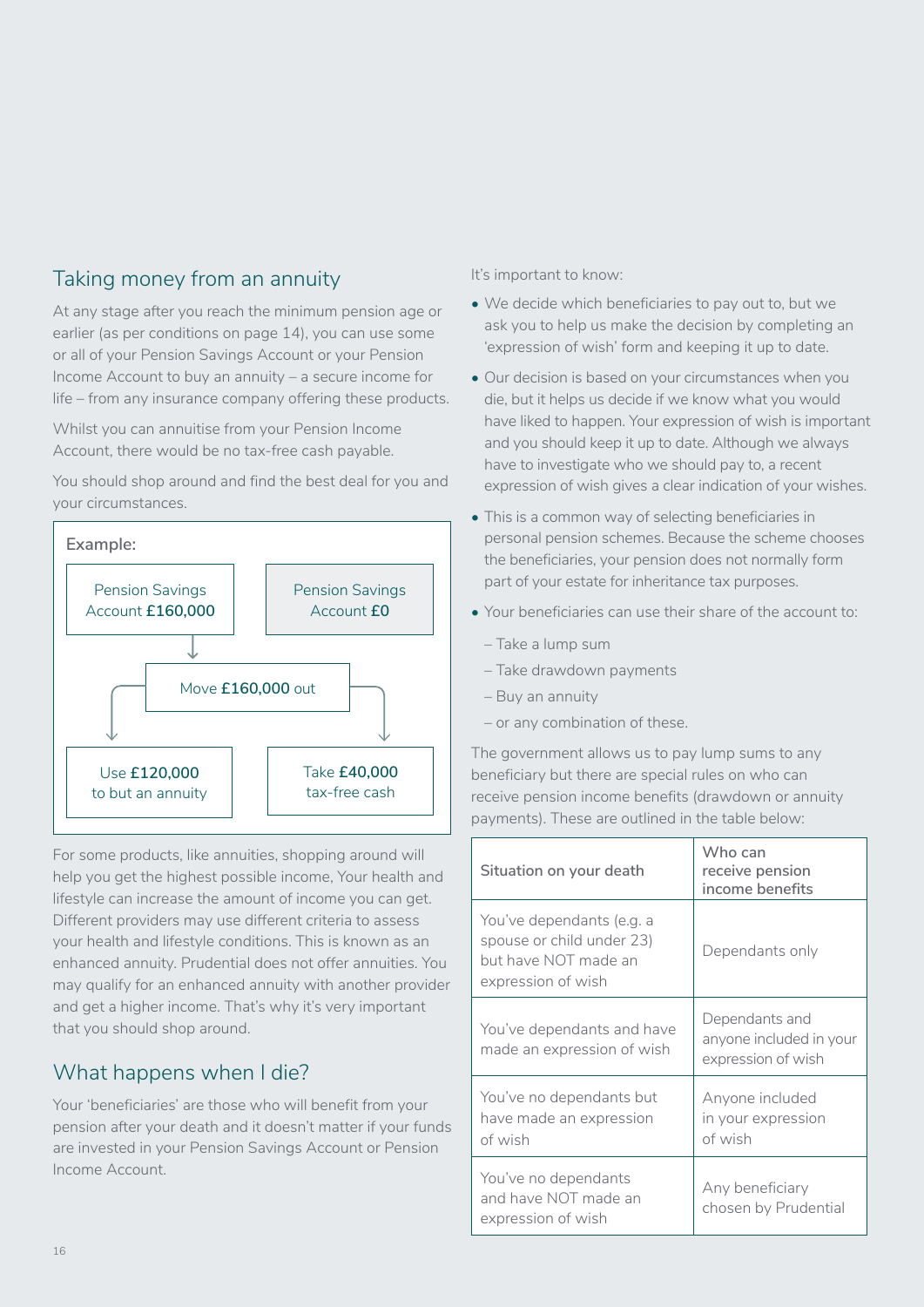# <span id="page-16-0"></span>Some key considerations

When you're deciding what you want to do with your pension pot you should consider all the options and their tax implications, Pension providers offer different products with different features and options, including the product terms, rates, funds or charges and costs that might be appropriate for your individual needs and circumstances.

#### Tax implications

You might need to pay tax depending on your circumstances and the options you choose. Tax rules can also change in the future.

When deciding what to do with your pension pot you should be aware that different providers offer different products that may be more suited to your individual circumstances. Each product option could also have different tax implications. Their rates, investment funds, charges and terms may also be different. That's why it's important you shop around. So whatever you decide to do – whether that's a guaranteed income for life (also known as an annuity), flexible cash or income (also known as drawdown) or something else, it's important it's the right decision for you.

The taxation of your pension benefits can be important. You should know that in most cases:

- 25% of the money you take from your Prudential Retirement Account is usually free of tax
- anything over that 25% is added to any other income you've received for the year and taxed accordingly
- taking money as income out of your account could move you into a higher tax band for that year
- if you take any income or cash lump sums while you're still saving towards retirement, the amount which can be paid into your account or any money purchase pension(s) you have in total, before you face a tax charge may be limited by way of the Money Purchase Annual Allowance (MPAA). Your adviser can provide more information on the MPAA.
- death benefits paid if you die before 75 are usually tax-free, but if you die after 75, the recipient pays tax on them as if this were part of their income
- your pension is not normally part of your estate for inheritance tax purposes when you die.

This is based on our current understanding of tax legislation and HM Revenue & Customs practice, both of which may change without notice. The impact of taxation (and any tax relief) depends on individual circumstances.

You'll find more information on tax limits and allowances in the Prudential Retirement Account Key Features Document on:

#### **[pru.co.uk/pensions-retirement/ pension-retirement](http://www.pru.co.uk/pensions-retirement/pension-retirement-products/prudential-retirement-account/)[products/prudential-retirement-account/](http://www.pru.co.uk/pensions-retirement/pension-retirement-products/prudential-retirement-account/)**

Two free and impartial services set up by the government are available to give you more information about pensions. General guidance on all aspects of pensions is available from the Money Advice Service at **[moneyadviceservice.org.uk](https://www.moneyadviceservice.org.uk)** 

#### Tel: **0300 500 5000**

For people over 50, Pension Wise is also available. This government service offers guidance to people with personal pensions on all the options available for their pension savings. You can have a free consultation online, over the phone and face-to-face.

Find out more at **[pensionwise.gov.uk](https://www.pensionwise.gov.uk)** 

#### Tel: **0300 330 1001**

Your financial adviser can give you advice about taking pension benefits early.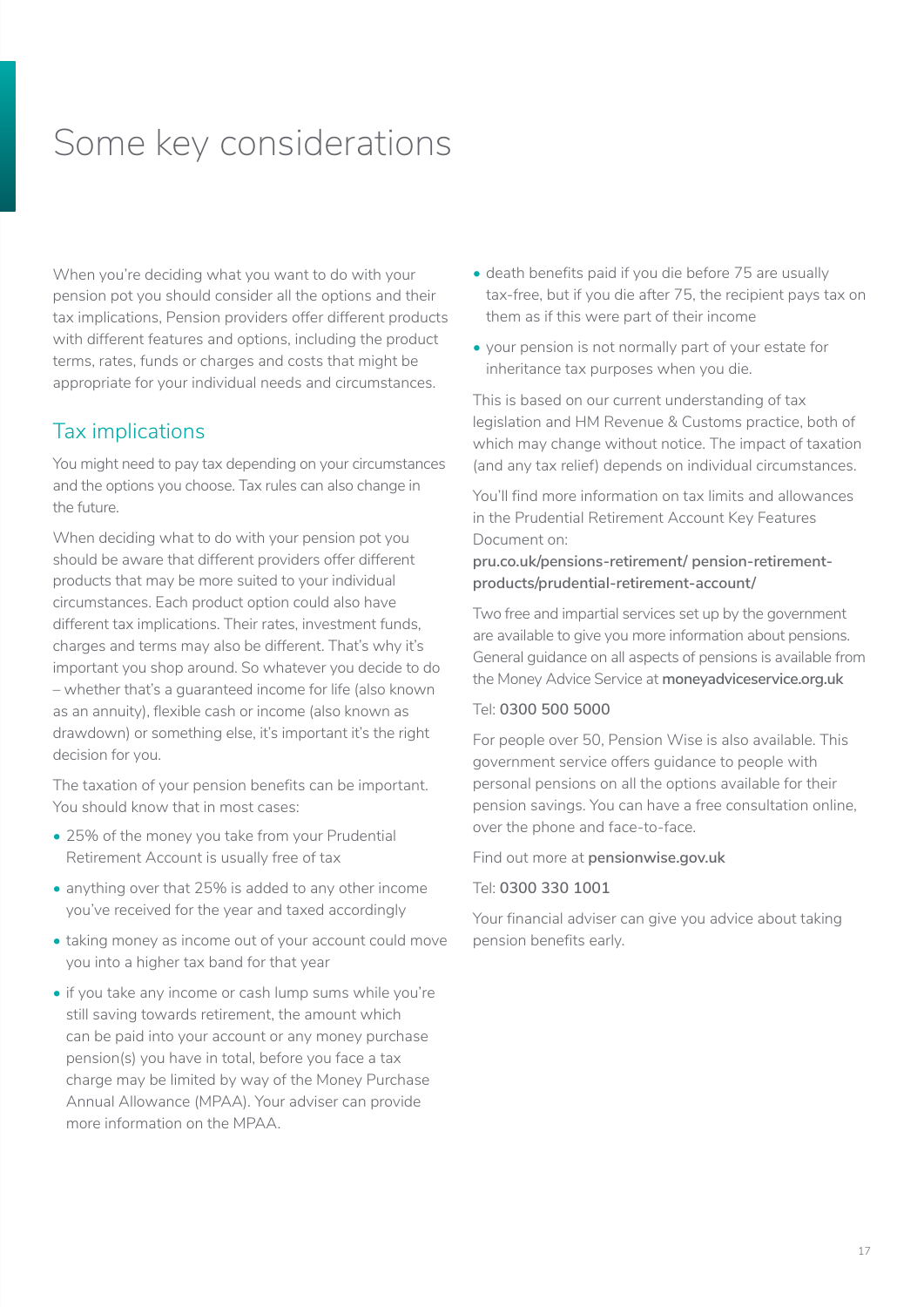#### Information about risk

- The value of your investment can go down as well as up and you might get back less than you put in.
- Risk indicators have been developed by Prudential to give you a guide to the potential level of risk and reward for each PruFund based on the assets which may be held within it.
- Other companies may use different descriptions, so the risk rating categories should not be considered generic to the fund management industry.
- Prudential will keep the risk rating categories under regular review, so they may change in the future.
- Where a risk rating is amended as a result of a material change in our view of the level of risk for the fund, for example due to a significant change to the assets held by the fund or the way the fund is managed, information will be provided on the new risk rating.
- The name of the fund is not an indicator of the level of risk involved with it.
- The deductions for the costs and charges involved will have an impact on the amount you've invested.
- Past performance is not a guide to future performance.

• Before making any fund choice in the future, we strongly recommend that you make sure you understand the appropriate PruFund Fund risk ratings at that time. These will be found in our PruFund Fund Guide in the 'available options' section at **[pru.co.uk/retirement](http://pru.co.uk/retirement-account)[account](http://pru.co.uk/retirement-account)**, along with further information, at **[pru.co.uk/funds.](https://www.pru.co.uk/funds)**

Please note: we can't control what's shown on any other websites.

Please speak to your adviser to determine how to meet your investment goals and your attitude to risk. Your attitude to risk is personal to you and may change over time. Your adviser may make their own assessment of a fund's risk rating.  $\left| \begin{array}{c} \mathsf{PI} \\ \mathsf{hc} \\ \mathsf{vc} \end{array} \right|$ 

### Fund information

The Prudential Retirement Account uses both the Series D and Series E versions of the PruFund funds. You'll be in Series D if you were invested in a PruFund fund on or before 25 August 2017, and you'll be in Series E if you invest or switch into a PruFund fund after 25 August 2017. You can find information on both Series D and E, including daily prices and fact sheets, at **[pru.co.uk/retirement-account](https://www.pru.co.uk/retirement-account)**